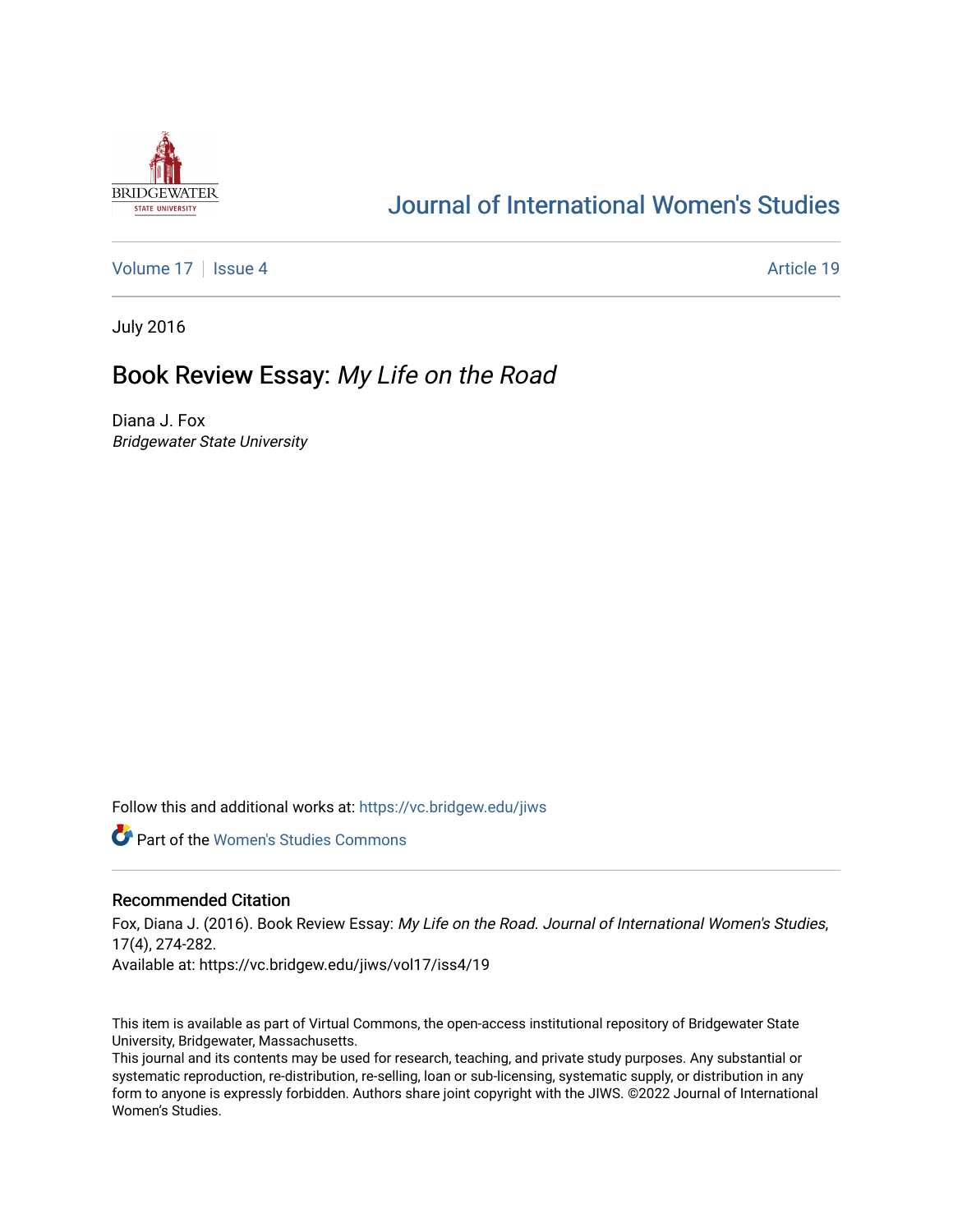#### Fox: Book Review Essay

This journal and its contents may be used for research, teaching and private study purposes. Any substantial or systematic reproduction, re-distribution, re-selling, loan or sub-licensing, systematic supply or distribution in any form to anyone is expressly forbidden. ©2016 Journal of International Women's Studies.

## *My Life on the Road* **Gloria Steinem 2015 Random House New York 352 pages. Black and White photographs. Index. Hardcover.**

Reviewed by Diana J.  $Fox<sup>1</sup>$ 

There are two overriding, pervasive purposes that drive Gloria Steinem's recent autobiography, *My Life on the Road*. The first is to convey the significance of continually seeking out and listening to peoples' stories as a powerful tool for organizing collective action and bringing about sociocultural and political change. Steinem's second and related point is to share stories from more than four decades of traveling, collaborating, writing and speechmaking as one of the trailblazers for second-wave feminism. We are a story-telling species, she says, and it is through stories that women's movements globally and historically have been sparked, and have transformed the world—and continue to do so in the face of ongoing appalling acts of violence, discrimination and exclusion. In living rooms and at kitchen tables, in villages, religious meeting halls, agricultural fields, on long walks collecting water, in hotel rooms, classrooms, conference centers, break rooms and bathrooms, and yes, on planes, trains and automobiles, women across cultures, classes, castes, ethnicities, races, sexualities and abilities have launched grassroots movements, the self-proclaimed agents of women's rights in any language. Along the way, they have garnered allies in men who have joined their listening-talking circles and participated in exchanges about both their common experiences and significant differences. Strategies for action and platforms for change at local, regional and international levels emerge through stories. Steinem locates herself firmly within a historical and cross-cultural process, always on the way to somewhere else and always sharing her experience. Talking circles, the title of the book's second chapter, are, for her, key, original sites for social transformations. Moreover, for Steinem, stories come from journeys, both inner movements of self-discovery and actual travels. Our ancient past as nomadic backpackers "following the crops, the seasons, traveling with their families, our companions, our animals, our tents…," moving from place to place, she asserts, "is still in our cellular memories" (250).

As a frequent traveler myself, and one whose work as a cultural anthropologist is rooted in learning about peoples' lives, largely by listening and observing, I find I am already convinced by Steinem's point about the centrality of storytelling and listening to identity-making. As I read, I found myself reaffirmed in the power of narratives to connect people in common cause. Nonetheless, I was also alternately surprised, charmed, moved, saddened, made distraught and yet inspired by the narrative windows she opens onto peoples' struggles, resilience and creativity. There is a particular urgency to her message today, amidst our current polarizing election season

 $\overline{\phantom{a}}$ 

<sup>1</sup> Diana Fox is a professor and Chairperson, Department of Anthropology, Bridgewater State University. She is a cultural and applied anthropologist, scholar-activist, diversity consultant and documentary film producer. Her work focuses on the Anglophone Caribbean, particularly Jamaica and Trinidad & Tobago where she researches issues of gender and sexual diversity, women's social movement activism for ecological sustainability, women's human rights and transnational feminisms and activism. She is the Founder and Co-executive Editor of the open access, online *Journal of International Women's Studies*. Dr. Fox is the executive producer of the documentary film, Earth, Water, Woman: Community and Sustainability in Trinidad and Tobago in conjunction with Sarafinaproductions. She is currently collaborating with J-FLAG, the first Jamaican LGBT human rights organization on a documentary titled LGBT Lives: Untold Stories of Survival and Resistance.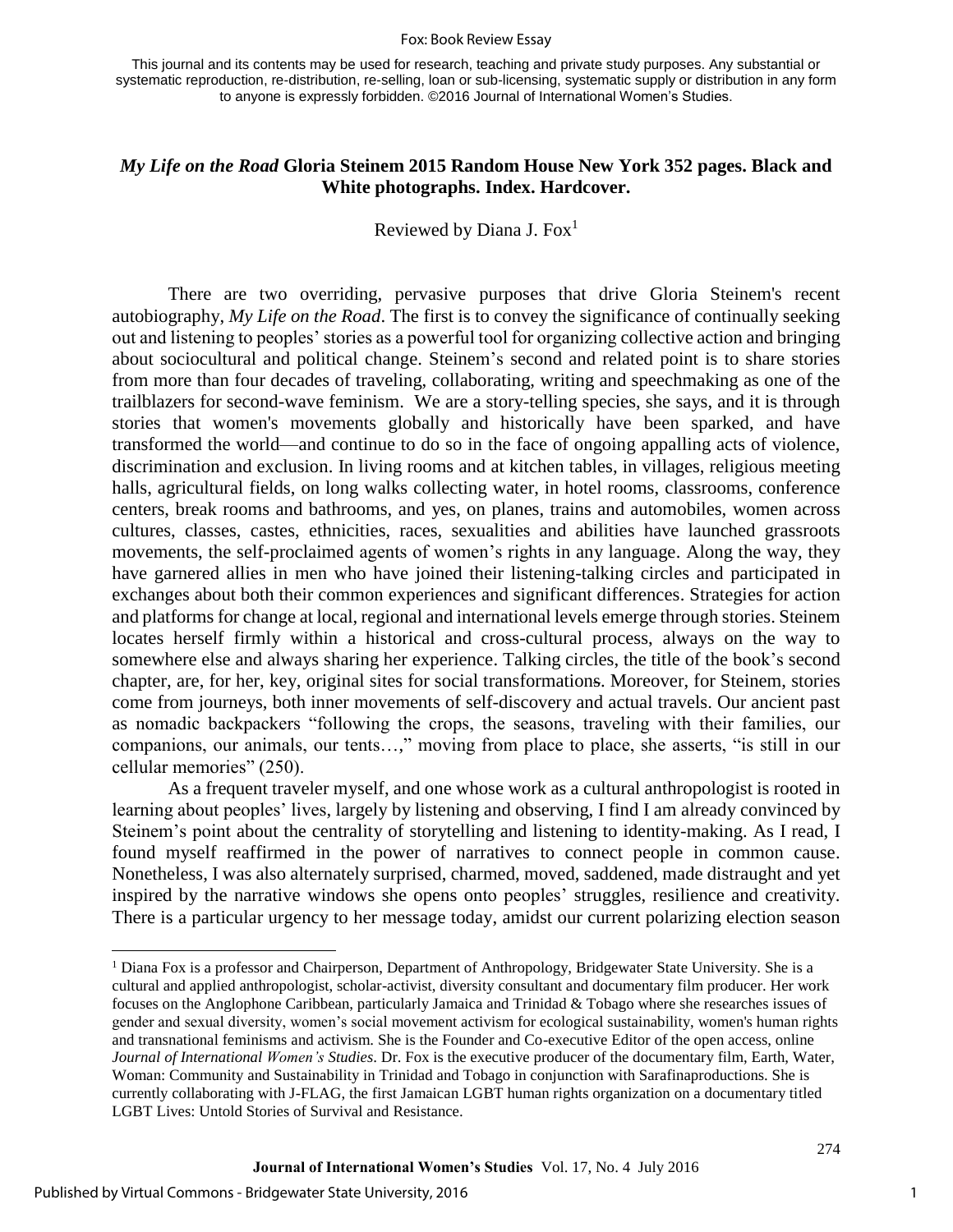in the U.S., when ugly explosiveness in email chats and article comments on all our devices passes for "normal" discourse, and the incessant 24/7 news cycle pulls us into ideological camps. Civility, respect and the ability to listen—these qualities seem to be increasingly undermined and diminished.

But a closed-mindedness to the views of others is not just the province of politicians, nor is it anything particularly new. Steinem claims that she, herself still needs to be reminded of the value of hearing others speak. No matter how open-minded we are, how often we self-reflexively challenge our own assumptions, most of us are still prone to rapid conclusions, easy stereotypes, and simplified overgeneralizations. Restrained by the norms of protocol (Don't talk to strangers! Mind your own business!), held back by our own self-consciousness or shyness or anxieties around reaching out to others, we stop ourselves too often from engaging, Steinem reassures us that she is no different—perhaps to allow her readers to identify with her as an ordinary person, but one who has chosen a remarkable life. She offers numerous examples of her fallibility to illustrate her need to continually engage. She is prone to misjudgment and tends to be suspicious. Over and over again, people surprise her. Emotions often hold her hostage, so she travels, breaking free to what she knows is true—that talking to people builds connections and lays the foundation for transformation.

Case in point: in chapter six, titled "Surrealism in Everyday Life," Steinem tells us how in 1999 (location 3070-3083, Kindle Edition), she crossed paths at a roadblock manned by a construction worker. There, a large man carrying a pick ax approached the car—she was tremulous—and looking in, recognized her, saw her and her two women companions wearing *Ms.* magazine T-shirts and immediately shared that he is a reader. She was completely shocked: What?! A huge male of the species on a construction site, with calloused hands wielding a large potential weapon and approaching a carload of women on an isolated road in the desert, reads *Ms.*? He continued, referring to a story in the magazine about *los feminicidios*, the hundreds of young women working in the *maquiladoras* (the factories just over the Mexican border where young women assemble electronics cheaply for resale in the U.S.) who were raped, tortured, mutilated, murdered and abandoned just across the border from El Paso, and that in 1989 his sister at age 16 had been one of them (186-187). He became teary-eyed conveying his appreciation for the article. The book is filled with story after story of chance meetings that challenge her assumptions—in truck stops, in diners, in taxis, on buses, in bars—as she traverses the country on her way to college campuses, women's rights conferences and marches, numerous campaign stops (in 1996 alone, she worked with 29 campaigns) and the many hundreds of talks she's delivered over forty-some odd years. Her style is journalistic—that is her craft, after all—and personable. Her stories are tasty bites—little tidbits that spark readers' curiosity, so that we frequently have to pause and look up some background information to acquire more detail. As I read this book, I stuck pieces of paper onto pages I wanted to return to, scribbled notes in the margins, and realized somewhere toward the middle of the book that I had marked almost every page. At moments I found this irritating, because I wanted more specifics, more history in front of me, but as I read on and saw the scope and number of stories she was sharing, I realized each one could be a chapter or its own book. She impresses us with the vastness of the human experience as well as patterns that emerge and re-emerge, in place after place. And she compels us to seek our own experiences through travel, to acquire our own cadre of stories.

From the book's Introduction through its concluding chapter, "What Once Was Can Be Again," Steinem offers data-driven reflections on "the journey," as a shared, human and often unchosen experience. For many women, journeys have been requirements of culture in patrilineal,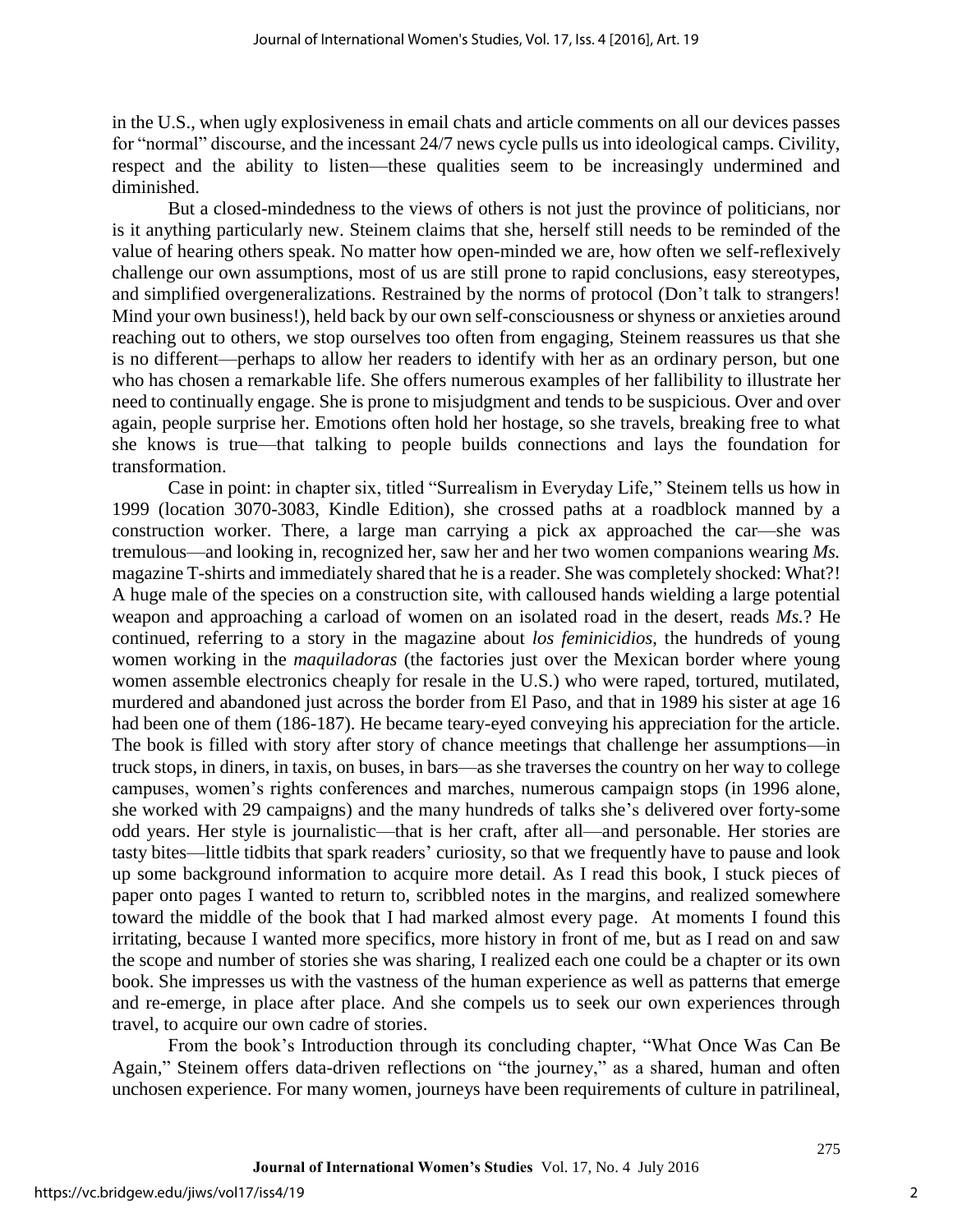#### Fox: Book Review Essay

patrilocal societies—the majority of societies on the planet—when, according to cultural norms, they leave their natal homes to live with or in the vicinity of their husbands' families (Coles 2016). After they are married, many women rarely see their mothers and other relatives, because of distance or cultural restrictions, or because they are overburdened with work. The majority of women around the world work seven days a week, year after year and have never had a vacation. When I began my fieldwork in a rural village in Jamaica in 1991, I came into contact with that reality for the first time, one that I've observed these last 25 years repeatedly. Nor is this just in "other" societies. Study after study shows that in U.S households where both spouses work and even in those where men are unemployed, women still rack up 10 hours/week in reproductive labor (household activities including grocery shopping and caregiving to children, sick and older adults) more than men [\(https://www.whitehouse.gov/administration/eop/cwg/data-on-women\)](https://www.whitehouse.gov/administration/eop/cwg/data-on-women).

Women are less free than men to travel. However, women do journey for multiple reasons— *fleeing* is more accurate terminology—including escaping oppression, migrating for work, leaving home as refugees from war or natural disasters and running from domestic violence. Steinam reminds us, "the moment of leaving is when a woman is most likely to be murdered," which lays to rest the tedious question, "why doesn't she just leave?" (194-195). Women flee not just from husbands but other relatives as well, including mothers-in-law—patriarchy places women into power relations that pit class, caste and kin against each other. In some places, journeys are restricted because of gender norms. Women can only leave the home accompanied by a male relative or with written permission, and when they do take chances going about on their own, even in their own villages and cities, they risk rape by individuals and gangs (Gupta 2016: 154-157). Traveling freely is a high stakes enterprise. Even more sobering, says Steinem, is that "statistically speaking, home is an even more dangerous place for women than the road" (xxv). There, they face dowry murders, acid burns, honor killings, domestic violence, all which occur in or near the home. The capacity for a "self-willed" journey and to return home safely to open arms is a revolutionary act, and those of us who are free to do this, are privileged indeed.

Chapters One ("My Father's Footsteps") and Two ("Talking Circles") are the only chronological sets of stories in the book. Born in 1934 in Toledo, Ohio, Steinem spent the first decade and a half of her life living mostly out of a trailer, driving from state to state from the midwest to the south to the west with her jovial, optimistic and happy-go-lucky father, her mother who suffered from mental illness and her studious sister. Leo Steinem was a traveling salesman, often selling wares he collected along the way, purchased in antique shops and country auctions. They rarely started with enough money to complete their improvised journeys and they often slept in trailer parks or, when they were "flush," in inexpensive motels. Travel was Gloria Steinem's early education, along with the many books, including comics that her mother packed along for the ride. The author didn't go to school until she was of high school age; her parents divorced and she lived in the family house in Toledo with her mother, after which she attended Smith College. Ironically, during all those formative years on the road, she craved a stable home, but when she finally stayed in one place for her college years, she wanted movement.

After graduating, Steinem traveled to India for two years. Here, in the 1950s, her global feminist education began in earnest. Traveling across India in old colonial trains, riding third class with the other occupants, women and girls, her presence piqued curiosities, and conversations began with question after question directed to her: "why hasn't your family found you a husband? All Americans are rich so why are you with us in third class? Does everyone in America carry a gun? If I came to your country, would I be welcome? And once we got to know each other: How do America women keep from having too many babies?" Steinem realized what Indira Gandhi had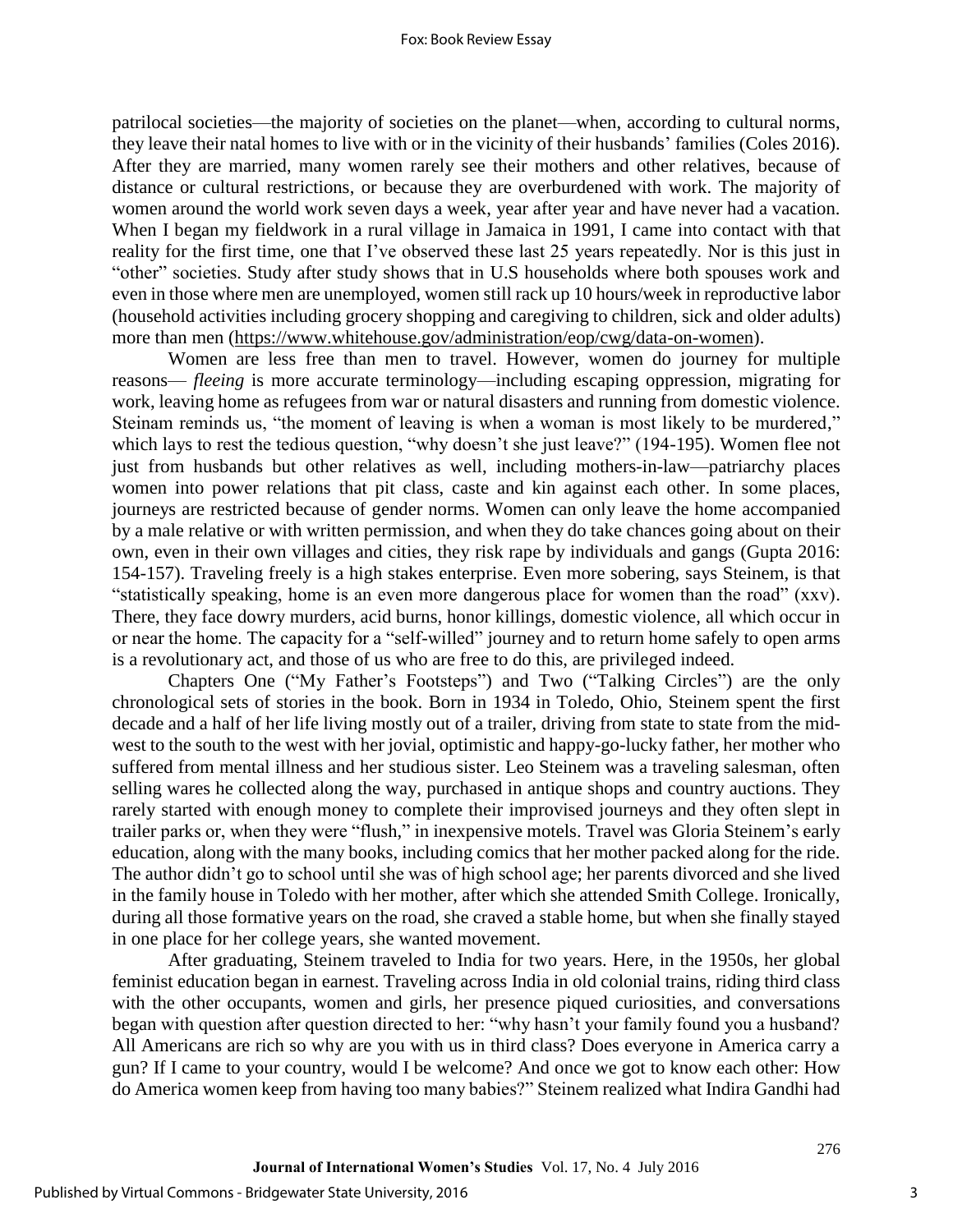learned when she herself traveled in these women-only train cars "as her best preparation for becoming prime minister": women's illiteracy did not deprive them of self-knowledge and the desire for agency. They knew when they were suffering from too many pregnancies; they knew the household sizes they were able to manage. Indira Gandhi created the first family planning programs in India. She learned that even if women had to journey to family planning centers in secret, they would take the risk (34).

While in India, Steinem joined up with groups from an ashram who were walking from village to village to find peacemakers amidst caste violence that had broken out. She watched

…as villagers slowly came out of their small earthen houses and compounds to sit around a kerosene lamp in circles of six or twenty or fifty. I listened as villagers told stories of burnings and murders, thefts and rapers…to my surprise these long nights often ended with pledges to keep meeting, to sort out what was true and what was not  $(36)$ .

A few years later, when she returned home to begin a career in journalism, which eventually led to launching *Ms.* Magazine and a parallel career as a women's rights organizer, she had come to understand that talking circles had been a basic form of governing among indigenous peoples around the world. The practice took various forms—the "talking stick," for instance, among some Native peoples of North America (the stick holder talks while others listen), fire circle discussions among the San and Kwei in Southern Africa, and contemporary parallels in the "testifying" that occurs in Black churches, and which helped spark the Civil Rights movement. One of the most important insights Steinem gained from the privilege of listening while journeying around the world is that social movement activism, in whatever local lexicon, is a global phenomenon, and does not exist worldwide as a patronizing gift from the West to the Rest. Liberation movements, collective efforts to rally against injustices small and large, have deep historical roots everywhere. Moreover, everyday forms of resistance, individual acts that cannot be classified as part of a congealed movement, and through which women seek to carve out spaces for self-expression and self-determination are also pervasive. But you have to listen to discover them; they are not obvious. Ubiquitous are the subversive and beneath-the-surface acts that many western feminist intellectuals overlooked in the 1970s and '80s, including, ironically, the first self-proclaimed feminist anthropologists who in 1970 asserted the existence of a global sisterhood before listening carefully to "Third-World" women's definitions of their own problems. As the recently deceased Moroccan feminist Fatima Mernissi pointed out in *Doing Daily Battle: Interviews with Moroccan Women,*

It is necessary to avoid generalizing, to avoid projecting on poor women our own preoccupations and problems, and, above all, to do our work as intellectuals. By this I mean: to develop our listening capacity, to be sure that we hear everything, even those things that don't fit into our theories and pretty constructs…(Merissi, cited in Colligan, 2000: 1)

When Steinem had the chance with a group of students to meet with Kamaladevi Chattorpadhayay, a woman leader who worked alongside Mahatma Gandhi during the Independence movement from Great Britain, she told them: "We taught him everything he knew." Chattorpadhayay explained how Gandhi had witnessed women organizing against *suttee* (immolation of widows on their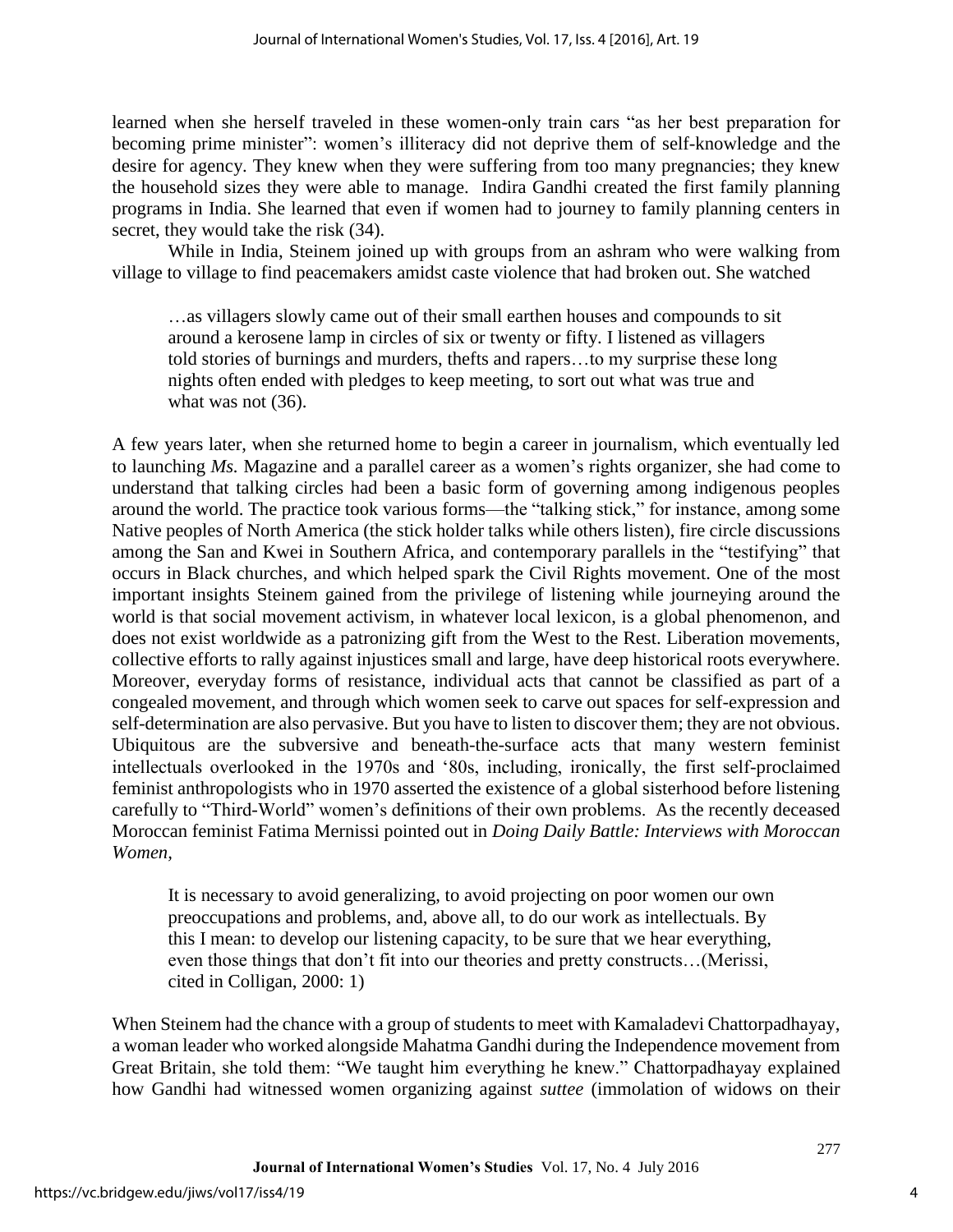husbands' funeral piers) during British rule, in massive peaceful protests. Later, studying law in Great Britain, he was exposed to the Pankhursts, England's famous radical suffragists. From India to England, women's activism had shaped Gandhi (38).

Women have resisted and rebelled on their own terms as individuals and collectively throughout the world. Steinem's stories remind us that there are dangers that emerge when we don't listen deeply, dangers that lead to false premises and mischaracterizations. As a graduate student, I heard anthropologists actually debating whether it was unethical for members of our profession to work with Indian women to eliminate *suttee* because it was an imposition of western notions of individualism and human rights. The juxtaposition of saving "Third-World" women and then fretting about the imposition is hubris that is born of ignorance. This tension between women's human rights and cultural relativism, while certainly not unimportant, is misdirected if it is assumed that women's rights come from the West. While the terminology and structures of international law that currently frame women's human rights issues are rooted in a particular western history, parallel constructs of human dignity and the relationship between normative obligations and responsibilities are concepts that are widely shared in many societies around the world (Fox 1999). This is why women's human rights discourse, when translated into locally meaningful terms, resonates around the planet, from rural villages to urban centers, from southern NGOs to enlightened North/South NGO partnerships, from local to regional and international conferences. While Steinem never directly frames the problems in this terminology, she clearly makes the point that women's organizing to protect themselves is a cross-cultural universal and real coalition building involving listening and learning must be multi-directional.

Women are talking, arguing, and sometimes boycotting each other to assert perspectives, demanding that we listen to each other across our differences with the goal of arriving at cooperative strategies. We must continue to do so, because not everybody is listening with equal attention. The generality that women everywhere experience inequalities does not go far enough. We must know why, and how effective strategies for change can be designed. Nor does it consider the ways in which equalities are unevenly distributed and experienced across our differences. In 1980, for example, at the international women's rights conference in Copenhagen, many African women boycotted a presentation delivered by two non-African women about female genital mutilation (FGM). The African contingent themselves were already convinced of the need to eradicate FGM, but they were shocked and distressed by the over-simplified understanding and portrayal of the practice by western feminists, White and Black. They understood that rendering FGM illegal under international law would not be sufficient on its own to eradicate the practice because of its complexity, varied meanings and multiple connections to other cultural behaviors, such as marriage, under conditions where marriage is a necessary pathway to women's economic survival: No FGM, no marriage, no financial stability. So how does one begin to talk about, strategize and implement change that will be effective and long lasting? The non-African women who presented had never traveled to Africa, spoken to women who experienced, condoned or performed FGM, and neglected to understand it in its multiple contexts. Therefore, they could only offer remote and abstract proposals, lumping it all together, using language (such as "torture") that alienated African women. Torturous it may well be, and many African women have themselves described it as such. But how something is said, by whom, to whom and under what circumstances are all important elements of building allies across cultures and all our other myriad differences. The boycott, in fact, led to a fruitful change. Discussion about how to frame the practice in terms of health risks and violations of the right to health emerged, and FGM has been fought, successfully in many cases, on such grounds ever since (Brems 2001: 172-173). The recent success of Samburu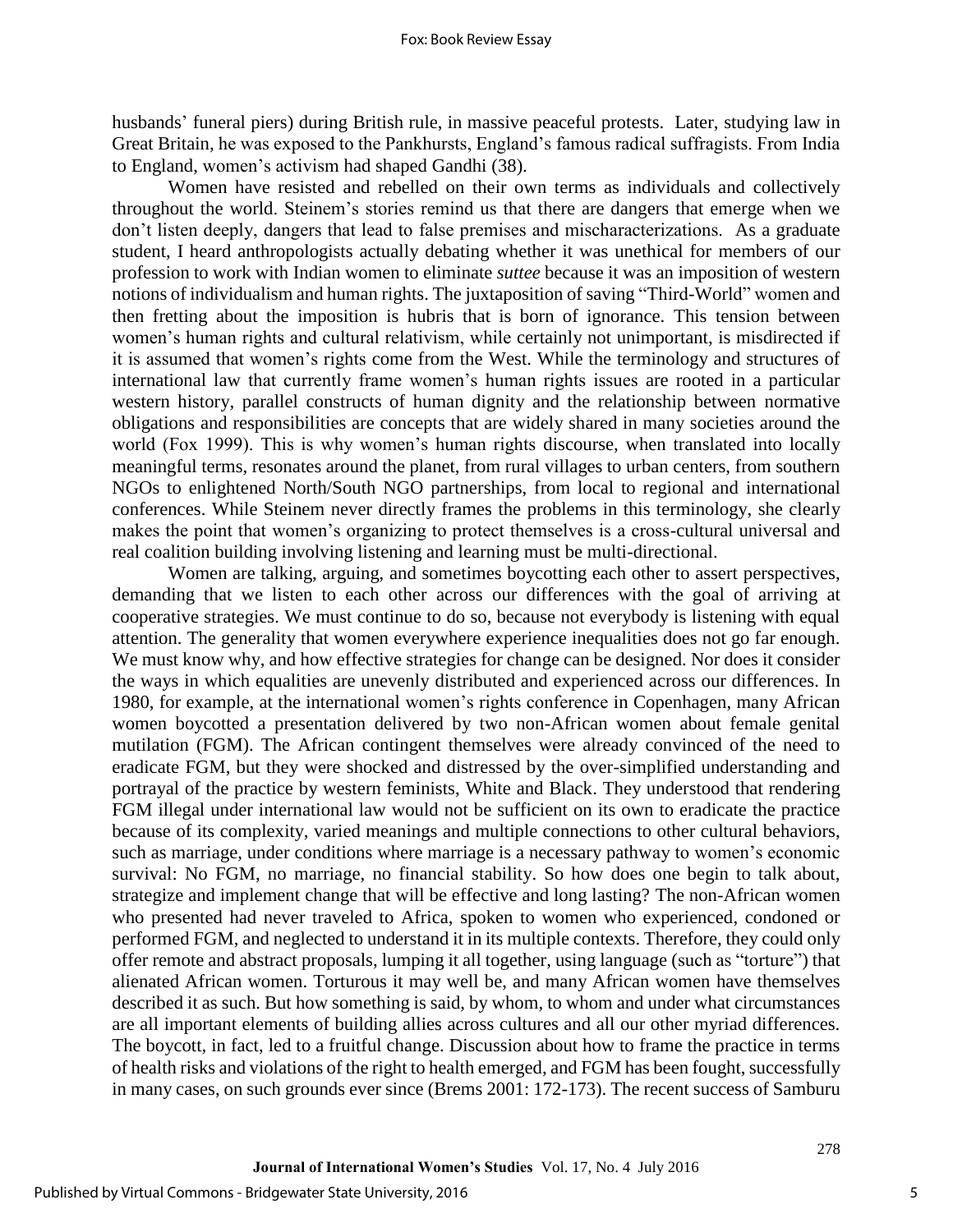women in Kenya, who have now replaced FGM with education for their daughters as a rite of passage, is an example of such collaborative change that links up local circumstances with the internationally shared objectives (https://www.youtube.com/watch?v=WxtXKCSZLSs).

 Half way through Chapter Two, Steinem abandons any attempt at a chronological outline of her life. The chapters instead become organized by themes, which she illustrates by jumping from decade to decade, sometimes returning to descriptions of events she began earlier. This technique is sometimes frustrating and off-putting because the reader has to turn back to earlier portions to piece the parts together. Some may find this approach appealing, allowing them to see connections across many themes. In any event, it promotes active reading. In Chapter Three, "Why I Don't Drive," Steinem explains that she travels by bus, train and airplane because this is how she avoids isolation and learns the most. When she does travel by car, it's in a taxi or carpool where she always has the opportunity to open a conversation. Of course, given her familiar face, people start conversations with her constantly, just like the construction worker in the desert. Steinem shares stories from all these modes of transportation, going into most detail when discussing the group Stewardesses for Women's Rights. She had learned first-hand of the indignities these women faced through her in-flight chats, before they organized in the mid-1970s. Women pressed to change their title to Flight Attendant as part of a broader campaign to gain respect and improved work conditions. She shares the sexist advertising slogans airlines developed using "stewardesses" to entice male fliers: "'I'm Sandy, Fly Me,' 'She'll Serve You—All the Way' to a fake 'Air Strip' in which they were required to walk up and down the aisles while stripping to hot pants" (90). They were constant victims of sexist jokes (of the "farmer's daughters" sort) along with hyperdisciplining and low pay. Driving alone in a car to her various events, Steinem would never have been exposed to the numerous intimacies that these women shared with her.

In Chapter Four, "One Big Campus," as Steinem zigzags back and forth across the country and her life, from campus to campus, sharing details of her meetings and collectively strategizing protests with faculty but particularly with students, she gives us a sense of the whirlwind of motion and change she's lived over the decades. In Chapter Five, "When the Political is Personal," the author forges links between daily battles fought on the front lines of women's lives and political action, demonstrating how domestic violence, unequal pay, deaths from illegal abortions, the denial of sexual citizenship, the second shift, employment discrimination, etc. became introduced into life-changing legislation or put on the national radar through ongoing political pressure. All of these processes started with stories, when women opened up to one another in consciousnessraising sessions, taking their secrets, abuses and suffering out of the closet of shame and into the public forum. Steinem details the pioneering efforts of women such as Bella Abzug, who ran for Congress in 1970 and with whom she worked closely, and Shirley Chisholm, who in 1972 became the first Black presidential candidate and the first woman on the ballot—although only in 14 states (134-148). The results of these decades are impressive: anti-domestic violence laws; women's shelters; rape crisis centers and hotlines; the movement of women into previously all male-career tracks, including women police officers specializing in domestic violence; *Roe v. Wade*; women pouring into institutions of higher learning; women's health clinics and research monies directed toward women's health issues, among many other gains. Of course, over the last decade we have seen a steady dismantling of many of these achievements, a point I wish Steinem had focused on more intently. In Chapter Six she does, for a few pages, discuss briefly the anti-abortion protests, attacks on clinics and the tragic death of Dr. George Tiller in 2009, who was shot in the head at close range while in his Lutheran church participating in Sunday services. She also relates the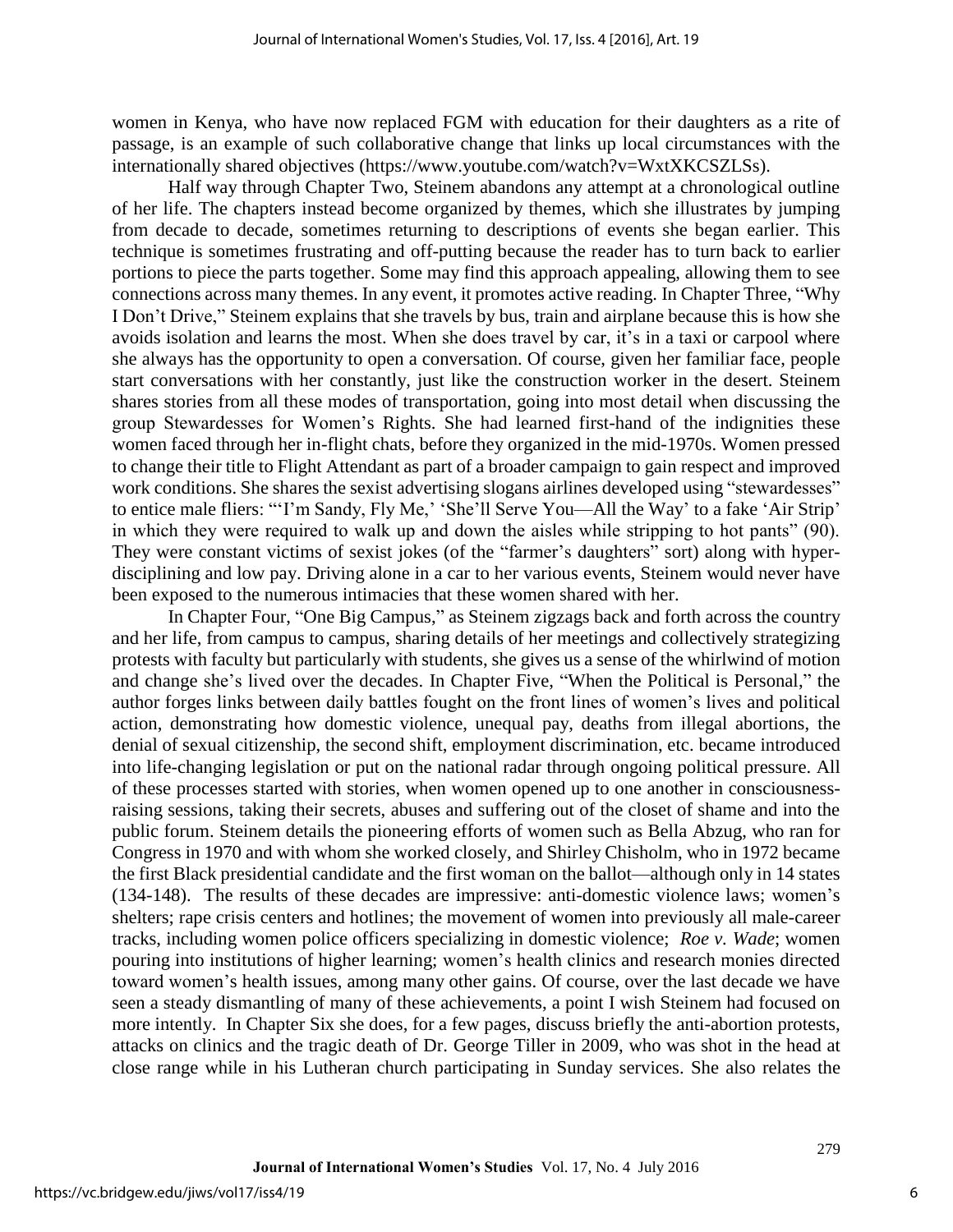touching experiences of some women anti-abortion demonstrators, who snuck into clinics for their own abortions, then, plagued by guilt, rejoined the public protests (190-191).

As I read *My Life on the Road*, I kept waiting for Steinem to raise her voice in an urgent plea to safeguard our gains and to highlight in more dire terms the steady losses: the return of backalley abortions and the systematic closure of women's health clinics; the persistent inequalities and forms of discrimination ranging from unequal pay to derogatory and sexualized portrayals of women in sports; the sexist double standard applied to women running for political office that focuses on their clothing and questions their capacity to care for their families while in office; the imbalance in reproductive labor; and the ongoing need for society to take on the issue of childcare and work, the scourge of gender-based violence. She never does directly rally her readers to political action, but focuses instead on the journey and the collection of stories at the grassroots level, perhaps implying that these first steps will make it impossible for story-seeking adventurers to stay out of the fray; that their empathy will ignite a passion for organizing. Maybe. But the urgency is here and needs to be communicated and felt with unwavering clarity.

Before the 1973 *Roe v. Wade* ruling that states must make abortion legal until the fetus is viable, the Guttmacher Institute (a reproductive health organization) estimated that 1.2 million women annually either self-administered or sought out illegal abortions, leading to thousands of women hospitalized and that "in 1965 alone, nearly 200 women died from those procedures" (Basset, 2014). Last year, there were more than 300 abortion-restricting bills pending, and legal limitations on women's ability to acquire safe abortions and birth control (the situation in Texas being particularly dire where only six clinics are available to serve  $75,000$  women).<sup>2</sup> The situation is pushing women back into the shadows to seek various forms of illegal abortion. These include "miscarriage management," such as purchasing misoprostol in Mexico or illegally at flea markets in Texas, an abortion-inducing drug that is dangerous when taken without proper medical advice and that is expensively out of reach for poor women. For women with internet access, some women's health doctors have begun to relate directions on the web. On these matters, Steinem's tone is too matter-of-fact, too toned down in the face of such harrowing losses. Perhaps after more than 60 years of activism, having seen battles won and lost, and now in her early 80s, Gloria Steinem takes a long view, a quieter perspective of sustaining passion that I have yet to acquire.

There is one more very significant contribution that Steinem makes as she recounts the history of second-wave feminism and her role in it. Steinem reminds us that the painful story of the abandonment of Black women by the affluent White women who claimed to speak for all women during the first wave of feminism deeply influenced the organizing actions of the 1960s and 70s. There is a tendency still to view feminism as a White, middle-class women's movement, which, despite the persistence (and denial) of White privilege and the structures of White supremacy, mischaracterizes the very important contributions of Black women, Native women, Latin American women, Jewish women, Asian women and working women across race and ethnicity, to second-wave feminist platforms. Moreover, the multiple, intersecting movements of the '60s and '70s did not all emerge suddenly, as if there had been no activism since 1920. Instead, between 1920 and 1965, a grassroots foundation of many tens of thousands fought to improve the lives of women through the labor movement, the National Council of Negro Women and the YMCA (Edson and Linde 2014: 293-297). While Steinem doesn't explore these movements, she makes it very clear that her early organizing work was collaborative across race, ethnicity,

 $\overline{\phantom{a}}$ 

<sup>&</sup>lt;sup>2</sup> Since the writing of this essay, the U.S. Supreme Court has struck down parts of a Texas law that would have severely restricted women's legal access to abortion in the state by closing down 10 additional clinics, thereby strengthening women's constitutionally protected rights to an abortion, established by Roe v. Wade in 1973.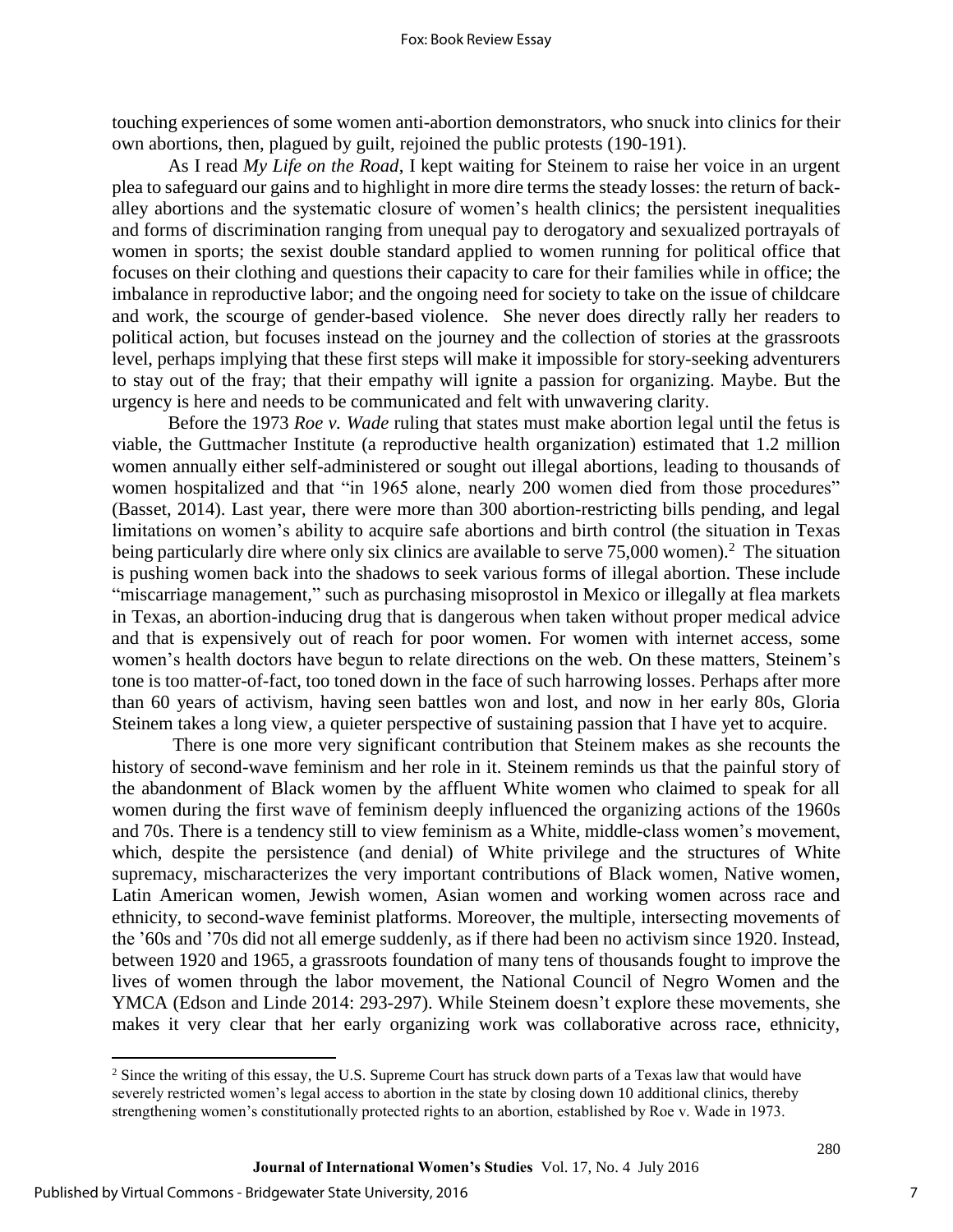occupation, class and sexuality, and that these efforts were continuities. She began her speaking tours in collaboration with Dorothy Pitman Hughes, "a pioneer of nonsexist, multiracial child care in New York, a fearless speaker, a mother, and a member of an extended Black family in rural Georgia—all things I was not" (46). She spent her first decade on the road with Hughes, "traveling to campuses, meetings of the National Welfare Rights Organization, the United Farm Workers, 9 to-5…lesbian groups…and the political campaigns of anti-Vietnam War and new feminist candidates." (47).

When, in 1972, the United Nations declared 1975 International Women's Year, planning began for the 1977 National Women's Conference in Houston. The details Steinem provides about how this took place and was executed through the collaboration of women from all walks of life, span the book, as she returns to the necessity of collaborative, grassroots organizing across our differences. Bella Abzug's leadership championed the discovery of the issues and aspirations of

…the female half of this country…enlisting Congresswoman Patsy Mink as coauthor and Congresswoman Shirley Chisholm as coconspirator in writing a revolutionary piece of legislation. It called on federal funding for fifty-six open, economically and racially representative conferences over two years, one in every state and territory. Delegates elected and issues selected at each meeting would then go to a national conference in Houston. There, a National Plan of Action would be voted on. The purpose was to represent U.S. women not only to the rest of the world, but also to our own leaders in Washington and in state legislatures. At last, there would be democratic answers to the classic question: *What do Women Want?* (54-55).

If this question still remains for you, the answers are out there. Steinem's autobiography is a good place to start.